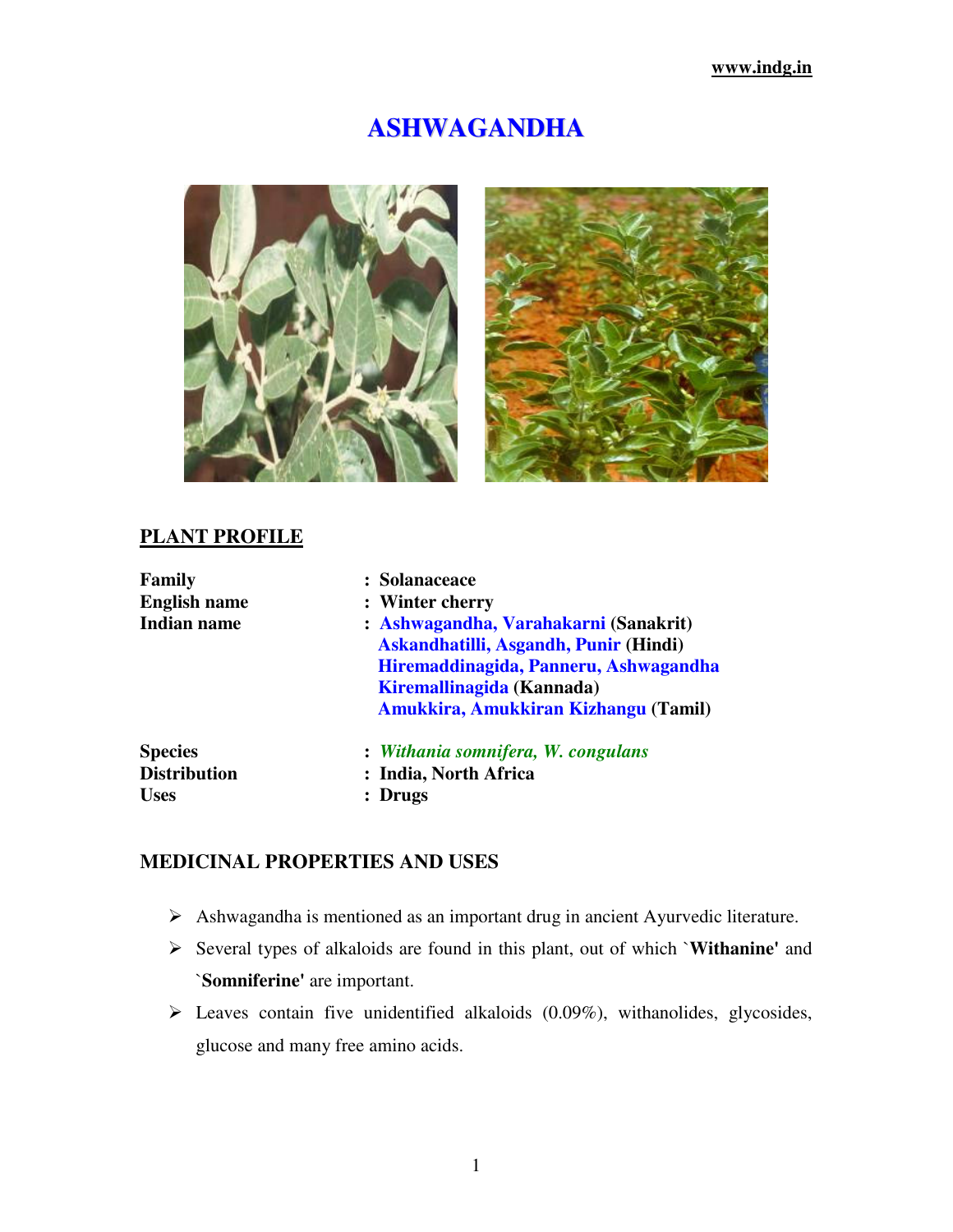#### **www.indg.in**

- $\triangleright$  The pharmacological activity of the roots is attributed to the alkaloids. The total alkaloid content in roots of the Indian types has been reported to vary between 0.13 and 0.31 per cent.
- The drug is mainly used in *Ayurvedic* and *Unani* preparations. Withaferine-A has been receiving good deal of attention because of its antibiotic and anti tumor activities. It is used for curing carbuncles in the indigenous system of medicine.
- $\triangleright$  The paste prepared out of its leaves is used for curing inflammation of tubercular glands and that of its roots for curing skin diseases, bronchitis and ulcers.
- $\triangleright$  In Rajasthan, roots are used for curing mainly rheumatism and dyspepsia; in Punjab they are used to relieve loin pain and in Sind for abortion. In some areas warm leaves are also used for providing comfort during eye diseases. However, roots are mostly used for curing general and sexual weakness in human beings.
- $\triangleright$  Fruits and seeds are diuretic in nature. Leaves are reported to possess anthelmintic and febrifuge properties. An infusion of leaves is given in fevers. For the treatment of piles, a decoction of the leaves is used both internally and externally. Leaves are also used as hypnotic in alcoholism. Externally, leaves are used as fermentation for sore eyes, boils and swellings of hands and feet.
- $\triangleright$  As an insecticide, they are useful for killing lice infesting the body. An ointment prepared by boiling the leaves, in fact, is useful for bed-sores and wounds.
- $\triangleright$  The fresh leaf juice is also applied for anthrax pustules.

#### **PRODUCTION TECHNOLOGY**

#### **Soil**

- Sandy loam or light red soils
- pH of 7.5-8.0 with good drainage

#### **Climate**

- Ashwagandha is a late rainy season (kharif) crop.
- It requires relatively dry season, and the roots are fully developed when 1-2 late winter are received.
- Areas receiving 650-750 mm rainfall are best suited for its cultivation.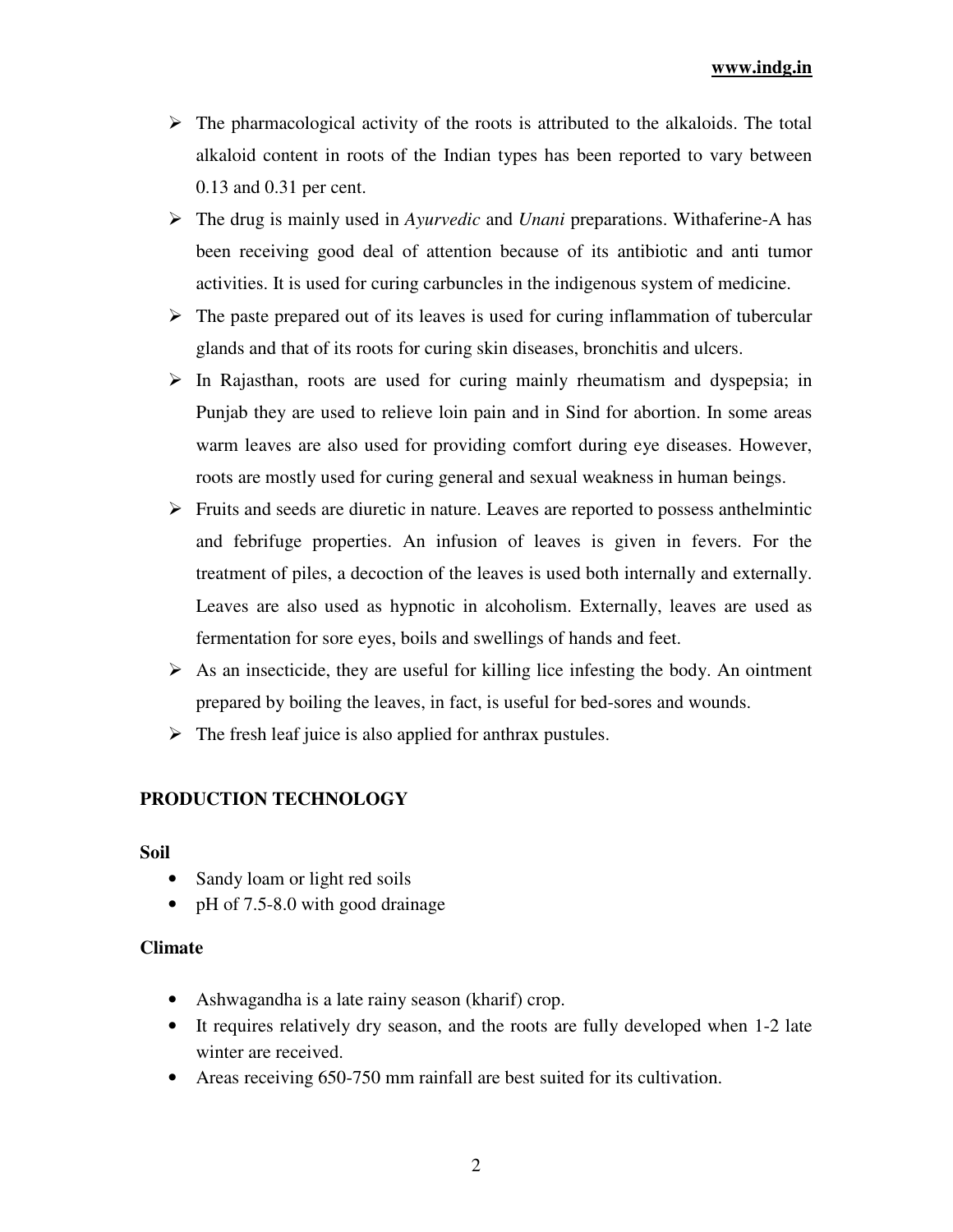# **Varieties**

`Jawahar Asgandh-20'

## **For variety details and availability of planting material please contact:**

Director. Central Institute of Medicinal & Aromatic Plants, P.O. CIMAP, Lucknow -226 015, U.P. Tel: 0522-2359624 Fax: 0522-2342666

#### **Inputs**

| Sl.No. | <b>Materials</b>      | Per acre | Per hectare                                                                                        |
|--------|-----------------------|----------|----------------------------------------------------------------------------------------------------|
|        | Seeds $(kg)$          | $2$ to 5 | 5 to 12                                                                                            |
|        | <b>FYM</b> or Compost |          | The crop is mainly grown on residual fertility. Hence,<br>no manure or fertilizers are recommended |

## **CULTIVATION**

#### **Direct sowing:**

- Seeds can be sown directly in the field by broadcasting. Since it is largely grown as a rain fed crop, sowing is determined by monsoon.
- After receiving pre-monsoon showers, soils are brought to a fine tilth and the crop is grown during the second week of July.
- A seed rate of 5 kg per acre is sufficient when the crop is raised by this method.

# **Transplanting:**

- About 2 kg of seeds are required to provide seedlings for an area of one acre.
- Seeds should be treated with Diathane M-45 at the rate of 3 g/kg of seeds before sowing.
- Seeds are sown in the nursery just before the onset of rainy season and are covered with light soil and they germinate in 6-7 days after sowing.
- When seedlings are of about 6 weeks old they are transplanted in the field in 60 cm wide furrows at 60 cm apart.

**Note**: In the directly sown crop, plants are thinned at 25-30 days after sowing, to maintain a plant population of 20,000-25,000 per hectare. Hand weeding at 25-30 days interval helps to control the weeds effectively.